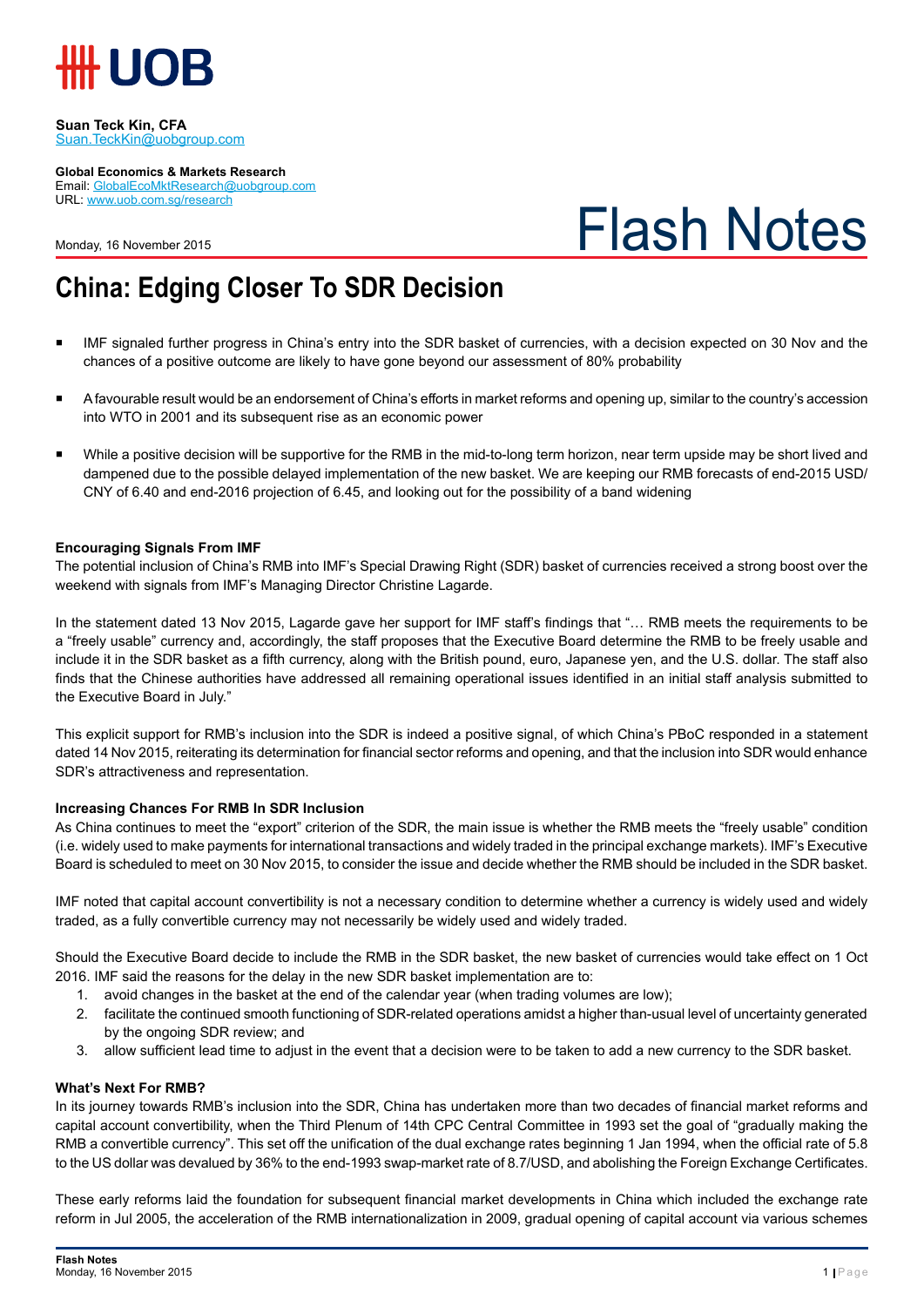such as QFII/QDII, the reform of RMB central parity fixing mechanism on 11 Aug 2015, among others. According to the PBoC, 85% of China's capital account is already convertible to a certain extent.

A favourable outcome on the SDR from IMF will undoubtedly be seen as an endorsement for China's efforts in the road of market reforms and opening. In fact, reforms in various domestic markets could be accelerated with the opening up of the financial sector via SDR. This should be seen along the line of to China's accession into the World Trade Organization (WTO) in Dec 2001 and its impact on the country's manufacturing sector and the country's rise as an economic power. On its own, China has set the target of full convertibility of capital account and the RMB during its 13th 5-year plan period of 2016-2020.

With IMF's latest announcement, the chances of RMB gaining inclusion into SDR have surely risen beyond our earlier assessment of 80% of probability of success. However, there is still some degree of uncertainty given that the US holds the largest voting block of 16.74%, followed by Japan's 6.23% and Germany's 5.81%. China's vote share is 3.81%.

**As a change in the SDR basket requires 70% of the vote in IMF Executive Board**, the US wields significant influence in this case. In any case, recent remarks by various US officials and the softer tone on the RMB in the latest US Treasury's "Semiannual Report on International Economic and Exchange Rate Policies" (released on 19 Oct 2015) suggest an uncontroversial outcome when IMF Executive Board meets on 30 Nov.

**While a positive decision will be supportive for the RMB in the mid-to-long term horizon, in the near term upside for the RMB may be only short lived and dampened** given that:

- 1. implementation of the new SDR basket likely to be delayed until 1 Oct 2016;
- 2. massive and deadly terrorist attacks in Paris over the weekend could spark off a new round of risk aversion in global financial markets that would be supportive of USD assets;
- 3. initial take up in FX reserves for RMB and RMB-denominated assets is likely to be gradual and measured, due to conservative nature of central banks' reserve management and the general lack of safe RMB-denominated assets; and
- 4. market attention will be shifted towards US Fed's interest rate hike as the FOMC meeting looms in Dec 2015.

PBoC earlier estimated that as at end-Apr 2015, global central banks held about RMB666.7bn of RMB-denominated bonds, shares, and deposits both onshore and offshore. This is equivalent to US\$107.5bn and a tiny faction of global reserves of US\$11.5tn. As such, it may be sometime for the RMB to rise to any significant proportion even if the currency is included into the SDR this year.

**On the other hand, we do not see much convincing evidence that points to the direction of large scale or prolonged RMB depreciation,** whether it is from the angle of underlying domestic economic data, political stability, financial market developments, or debt or capital flows dynamics.

**As such, we are keeping our RMB forecasts for now, with end-2015 USD/CNY at 6.40 and end-2016 projection of 6.45.** Further market reform measures in China are expected to continue into 2016, and the **possibility of a band widening is still likely**, to 3% or even more, from 2% currently. As for the onshore-offshore RMB spread, we think that any significant deviation from the 50-200 point spread is likely to attract attention from the authorities, which did not hesitate to intervene in the past few months when price gaps deviated too far.

More importantly, these developments in market reforms and opening, together with uncertainty in the global markets and the end of one-way appreciation trend for the RMB, would result in further two-way moves and flexibility of the RMB exchange rate. This means that risk management/control and hedging are now an increasingly critical part of business operations.